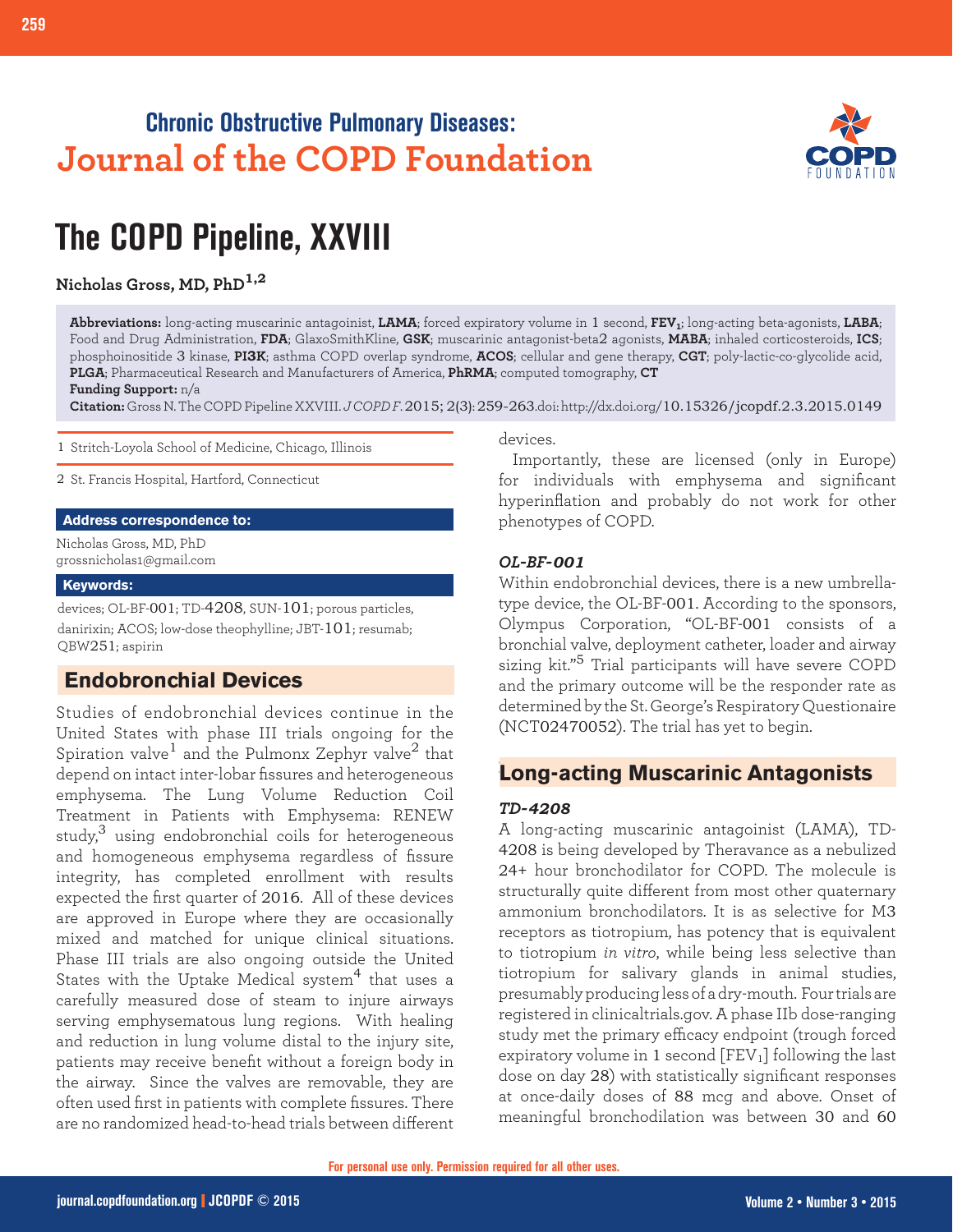minutes. A striking, and I believe unique, finding was that the elevation in  $FEV<sub>1</sub>$  persisted almost unchanged throughout the 24 hours of observation. This suggests, to me at least, that its bronchodilator action exceeds 24 hours. The safety outcome was good.<sup>6</sup>

The latest trial of TD-4208, a phase III, 12 week trial, is due to start enrollment at time of writing (NCT02459080). It is a randomized, placebo-controlled, double-blind, 3-armed trial, employing 2 doses of the drug and a placebo arm. The number of participants is not given and the primary outcome is *pulmonary function test*. Mylan Pharmaceuticals also has an interest in this agent. Mylan already has the 12-hr nebulized LABA formoterol, Perforomist<sup>TM</sup>, and in a press report, states they may use TD-4208 to develop a fixed longacting beta-agonist (LABA)-LAMA nebulized product.<sup>7</sup> It could be the first such nebulized combination for COPD. One wonders how the fixed combination of a 12 hour LABA and a 24+ hour LAMA will be viewed by the Food and Drug Administration (FDA ).

#### *SUN-101*

Sunovion is also working to develop a nebulized LAMA, glycopyrrolate, SUN-101, delivered by the Pari eFlow® device. A 48- week head-to-head trial with tiotropium is underway (NCT02276222).

## **GlaxoSmithKline's Respiratory Pipeline**

The GlaxoSmithKline (GSK) respiratory pipeline is quite deep and broad. They have 2 phosphoinositide 3 kinase (PI3K) inhibitors, one for idiopathic pulmonary fibrosis in phase I and another for asthma and/or COPD in phase II. They have 2 LAMA-LABA agents in early stages, despite obtaining FDA approval for anoro last year. I believe they have at least 2 *triples* one of which is a muscarinic antagonist-beta2 agonists (MABA)/ inhaled corticosterdois (ICS) in phase II. Their anti- IL-5 monoclonal antibody mepolizumab is in 2 trials, one of which is in phase III for COPD. Their oral p38 kinase inhibitor losmapimod is in phase II for COPD. Danirixin, a CXGR2 chemokine receptor antagonist, is in phase II aimed at the asthma COPD overlap syndrome (ACOS) (see below). They also have a soluble epoxide hydrolase inhibitor in phase I for a COPD indication. In all, for COPD they have 2 products in phase I, 5 in phase II and 4 in phase III. Besides these, GSK also has novel agents for other lung conditions. Their full respiratory pipeline

as of earlier this year can be found at on their website.<sup>8</sup>

Theravance also has a MABA, GSK961081 that is now being developed by GSK. Eight trials have been completed, the latest, a phase II trial is NCT00674817.

# **The FDA's Cellular and Gene Therapy Advisory**

We are moving into the phase of cellular and gene therapy (CGT) when unexpected things can happen. The FDA has advised as follows: "Because cellular and gene therapy products can have more severe effects than other types of drug products, potentially leading to organ failure, tumors or death, sponsors should include these as primary safety objectives when designing early-phase clinical trials."<sup>9</sup>

The trial should assess the nature and frequency of potential adverse events and how they relate to dose, the final guidance says. A year or more of follow-up is appropriate for each individual. For CGT products that remain active in the body indefinitely or where there is concern that cells might transform, migrate or cause ectopic tissue to develop, monitoring should continue for many years, the FDA advises.<sup>9</sup>

## **Porous Particles**

Although treatment of lung disorders is greatly facilitated by inhalation because it provides direct access of drugs to the target, the current pharmacokinetics of an inhaled drug are seen as less than ideal. The peak action of an inhaled agent occurs relatively early and is followed by a steady decline throughout the rest of its action. This creates the potential for adverse events during the period when the drug and its effect are at peak, and a prolonged decline in its effect towards baseline. In the era of long-acting drugs for maintenance use these problems are greatest. Industry is looking for ways to "even out" the release and action of the drugs we wish to administer by nebulization. Attempts are being made to develop carriers to which a drug may be attached that will release the drug in a sustained and steady rate over long periods of time.<sup>10</sup> Among many potential carrier agents, poly-lactic-co-glycolide acid (PLGA) is seen as a potential microcarrier for both respiratory and nonrespiratory drugs.11 As a polymer, its molecular weight can be increased or decreased in a manner that permits tuning the rate of release of an attached agent. However,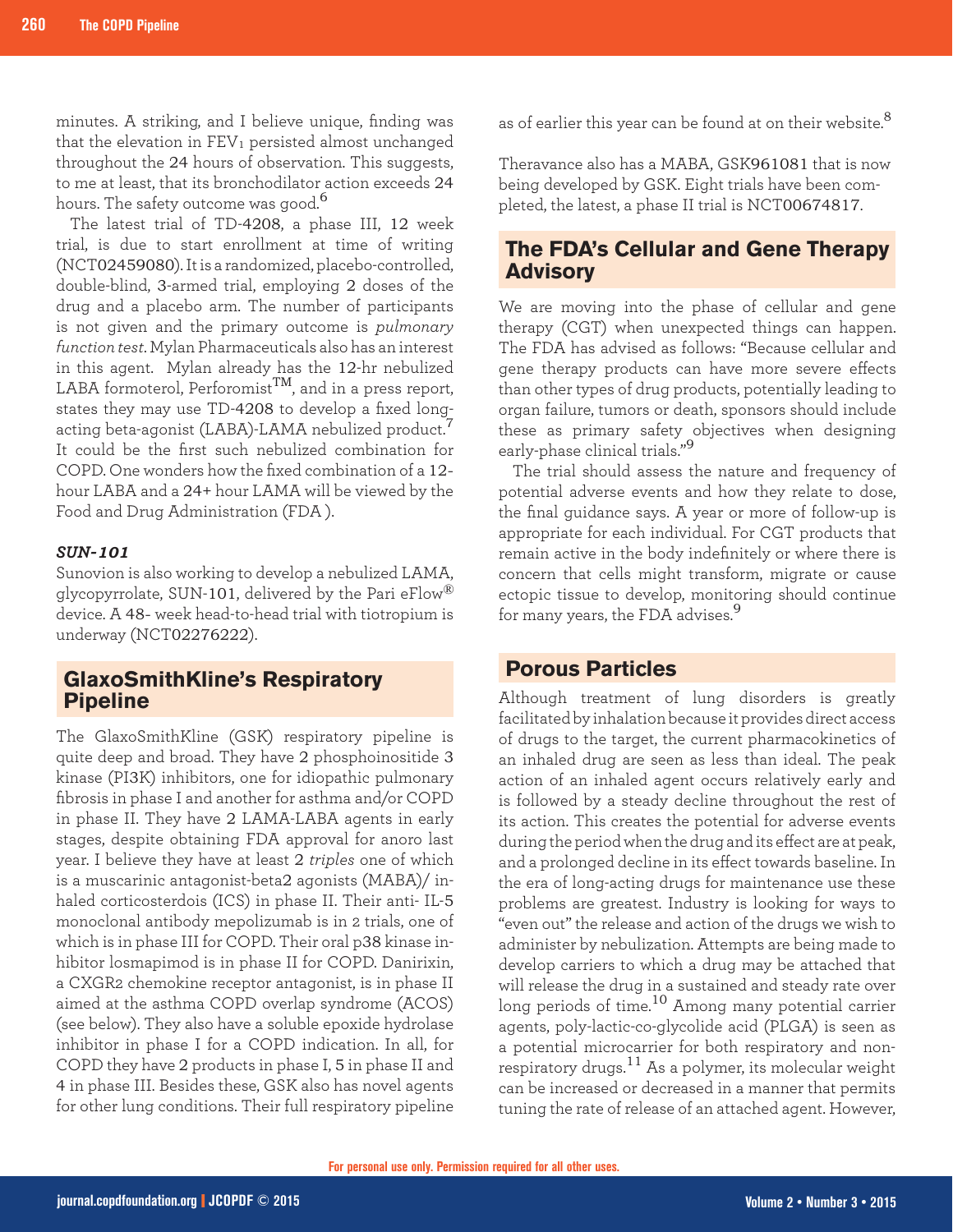if used over the long term, concerns can be raised about the safety of accumulated PLGA and its degradation products in the lungs.

 Almost 2 decades ago, the suggestion was made that porous particles could be used to carry drugs absorbed on their surface for delivery into the lungs and to release the drugs at a controlled rate.<sup>12</sup> If made large enough, the particles would avoid alveolar phagocytosis, but have low enough bulk density to nevertheless reach the distal lung. Among the numerous agents that have been explored for delivery by PLGA carriers are insulin, LMW heparin, budesonide, methotrexate, and ciprofloxacin. Other drug delivery systems for controlled pulmonary release include a variety of microparticles, liposomes, and swellable microparticles. The pros and cons of each are discussed in a recent review.10 None of these technologies have reached clinical trials yet, but it is likely we will be confronted quite soon with the safety and efficacy of strategies like PLGA, porous particles and the molecules they will carry.

### **Medicines in Development for Older Americans**

According to a 2014 report by the Pharmaceutical Research and Manufacturers of America (PhRMA), there are 435 new medicines in development for the 15 leading chronic conditions affecting the Medicare population.13 The condition with the most drugs in development is diabetes with 110 drugs. Then in order, Alzheimer's (67 drugs), arthritis (62), heart disease (61), and COPD (40). The stage of development of the 40 COPD drugs in development is about the same as that of other drugs, namely, from phases I, II, III, and submitted to the FDA respectively, 30%, 43%, 21%, and 6%.  $^{13}$ One does not know how many potential COPD drugs are in preclinical stages.

According to PhRMA, the novel classes of drugs/ agents in development for COPD are stem cells, 2 CXCR2 antagonists, an inhaled p38 inhibitor, a neutrophil elastase inhibitor, an anti-IL-5R monoclonal, several inhaled antibiotics (mostly for bronchiectasis), an IL-17A modulator, a soluble epoxide hydrolase inhibitor, 3 p38kinase inhibitors (one of them oral), a cathepsin C inhibitor, an anti-IL-1R monoclonal, a thromboxane A2 synthase inhibitor, and 4 drugs whose action have not been disclosed.13 These are mostly drugs that will address inflammation. However, about half of the drugs in development for COPD are monotherapies, fixed combinations, or dual-action agents of classes that have

been available for some years. Indeed, all but 3 are in late stage or have since been approved. By contrast, all but 2 of the non-bronchodilator, non-ICS agents were in early stage development, the stages when most drug discontinuations occur. Consequently, older Americans are not likely to ever benefit clinically from their use.

# **Asthma and COPD Overlap Studies**

Studies of patients with the combination of asthma and COPD are beginning to show up on clinicaltrials. gov. A phase II study entitled "Study Assessing Utility of a Clinical Questionnaire to Identify Subjects With Features of Both Asthma and Chronic Obstructive Pulmonary Disease (COPD)" aims to explore and identify the characteristics of ACOS (NCT02302417).<sup>14</sup> The joint primary outcomes are lung function and the ACOS questionnaire which is designed to clinically differentiate patients with ACOS from patients who have either asthma alone or COPD alone. Reversibility of lung function will be used for the latter purpose. Enrollment of 1000 patients was planned and the trial was due to close in May this year.

Another ACOS study (NCT02413359) sponsored by AstraZeneca is being conducted entirely in Japan.<sup>15</sup> The study, which is observational and cross-sectional, has enrolled patients diagnosed as having COPD by GOLD criteria, and attempts to determine how many of them also qualify for the diagnosis of asthma using GINA criteria. Acute exacerbations and evidence of eosinophilic inflammation are items of interest. A total 1100 individuals were to be enrolled and the estimated completion date is July 2015.

# **Danirixin**

Danirixin (GSK1325756) is described by its sponsor as a small, high-affinity, selective and reversible CXCR2 antagonist that inhibits neutrophil transmigration and activation to areas of inflammation. It is in 4 clinical trials, phases I and II, in which its safety, bioavailability and inter-subject variability will be examined. The phase IIb study will be conducted in 2 parts. Part A will be a 2 week open label study to obtain pharmacokinetic data and safety information of repeat dosing of danirixin in approximately 10 patients with COPD. Following a review of the data, Part B will be a 52-week, randomized, double-blind (sponsor unblinded), placebo-controlled parallel group study to evaluate clinical efficacy and frequency of acute exacerbations and respiratory symptoms. Approximately 100 individuals will be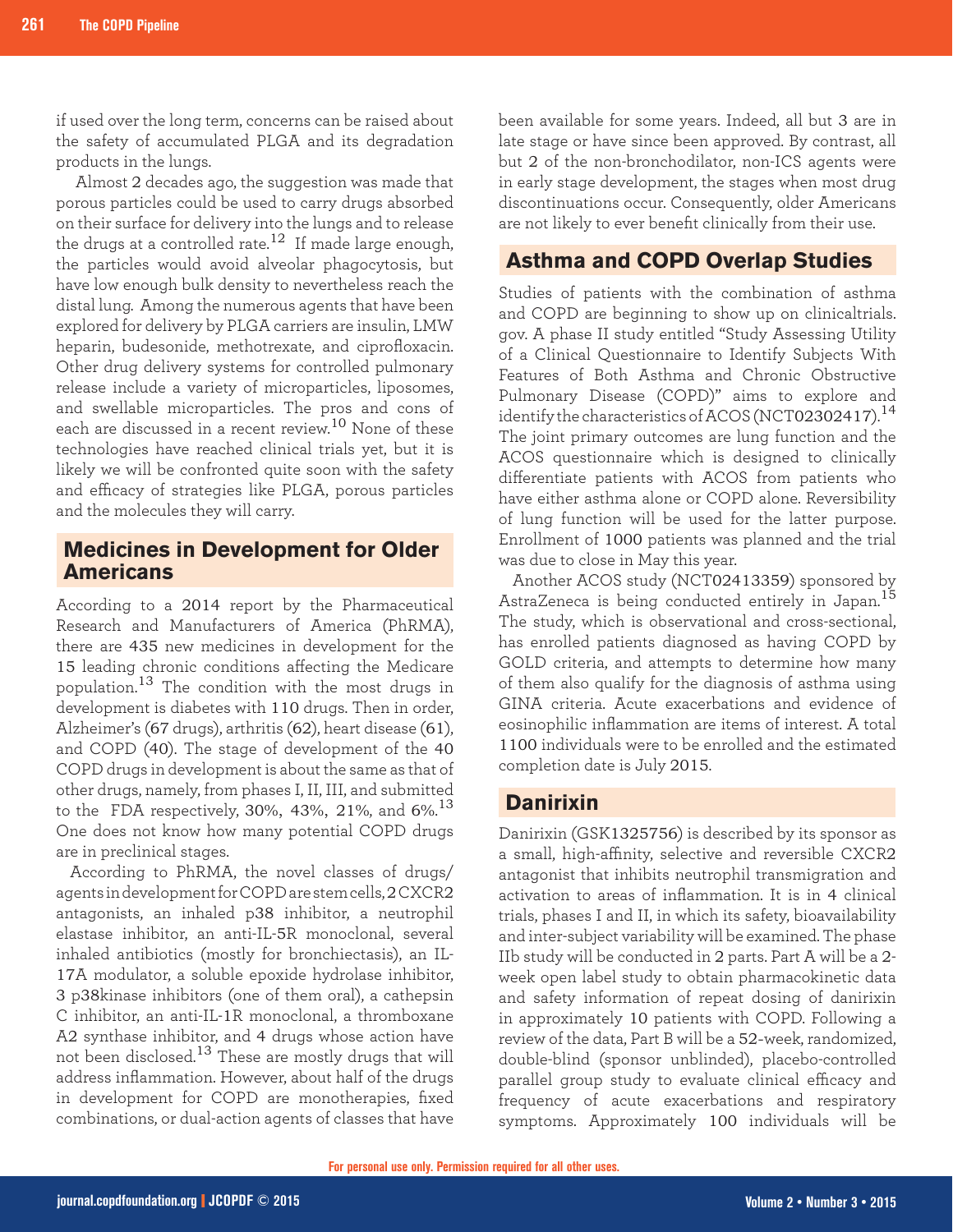enrolled (NCT02130193).<sup>16</sup>

# **Biosimilars**

The biosimilar product Zarxio by Sandoz, was recently approved as the first biosimilar product to receive approval in the United States. It received the same indication as Amgen's neupogen which is to boost white cell production. The search term *biosimilar* pulls up 102 entries in clinicaltrials.gov but none of them refer to COPD, emphysema or chronic bronchitis. One hopes that will soon change.

### **Low-Dose Theophylline**

A trial of low-dose theophylline was announced in June 2015 although the trial has been in progress for a year or more.17 The Theophylline with Inhaled Corticosteroids trial investigates whether the addition of low-dose maintenance theophylline (Uniphyllin MR 200 mg tablet once or twice daily) to inhaled corticosteroids has clinical and cost-effective benefits in COPD. A total of 1424 participants with COPD will be randomized to receive either ICS plus theophylline or ICS without theophylline for 52 weeks. The primary outcome is the number of patient-reported acute exacerbations of COPD.

## **ResunabTM**

Resumab, also known as JBT-101, is, according to its sponsor Corbus Pharmaceuticals a nanomolar cannabinoid agonist which activates the CB2 receptor present on immune cells and fibroblasts. Upon binding CB2, JBT-101 stimulates the production of specific lipid mediators (PGJ2, LXA4) which act to turn off inflammation and fibrosis.<sup>18</sup> A phase II safety trial has just been initiated enrolling patients with cystic fibrosis (NCT02465450). The agent is also being studied for scleroderma and dermatomyositis.

## **QBW251**

A Novartis drug, QBW251, is about to begin a Phase II clinical trial in COPD. The agent's category is described as being a CFTR modulator similar to the '-caftor' agents already approved for cystic fibrosis. Ninety adults with GOLD stage II and III COPD and a smoking history of 10 pack years or more will be enrolled. They must have chronic bronchitis and must not have emphysema. The trial will be randomized, double blind

and placebo controlled. The drug is taken orally twice a day. The primary outcome is the lung clearance index as measured by nitrogen washout at 29 days, but a variety of other lung functions, pharmacokinetics and safety are also outcomes (NCT02449018). As a CFTR modulator, the agent is also being studied in cystic fibrosis patients who have at least one copy of the F508del mutation (NCT02190604).

## **Aspirin for Emphysema?**

In a presentation at the 2015 American Thoracic Society International Conference, Carrie Aaron, MD, presented results of a prospective observational study of aspirin versus no aspirin in 4500 individuals who had emphysema quantified by computed tomography (CT) examination as part of the Multi-Ethnic Study of Atherosclerosis Lung Study.<sup>19</sup> Each individual was studied by CT 4 times over 10 years. The results showed that emphysema progressed more slowly in those who received aspirin 3 or more times per week. The effect was greatest in individuals who had more emphysema at baseline.

### **Top 10 Prescribed Drugs**

The top 10 prescribed drugs in the first 3 months of 2015 includes 3 drugs for COPD, ventolin ( ranked number 3), Advair (number 5), and Spiriva (number 9). Symbicort is number 13. 20

#### **Acknowledgements**

Information regarding endobronchial devices kindly provided by Charlie Strange, MD. Many of the items in this report were due to the generous support of Clinical Trials Magnifier Weekly.

#### **Declaration of Interest**

Dr. Gross is an advisor to Mylan but has received no information of any kind about TD-4208 from that corporation or from elsewhere.